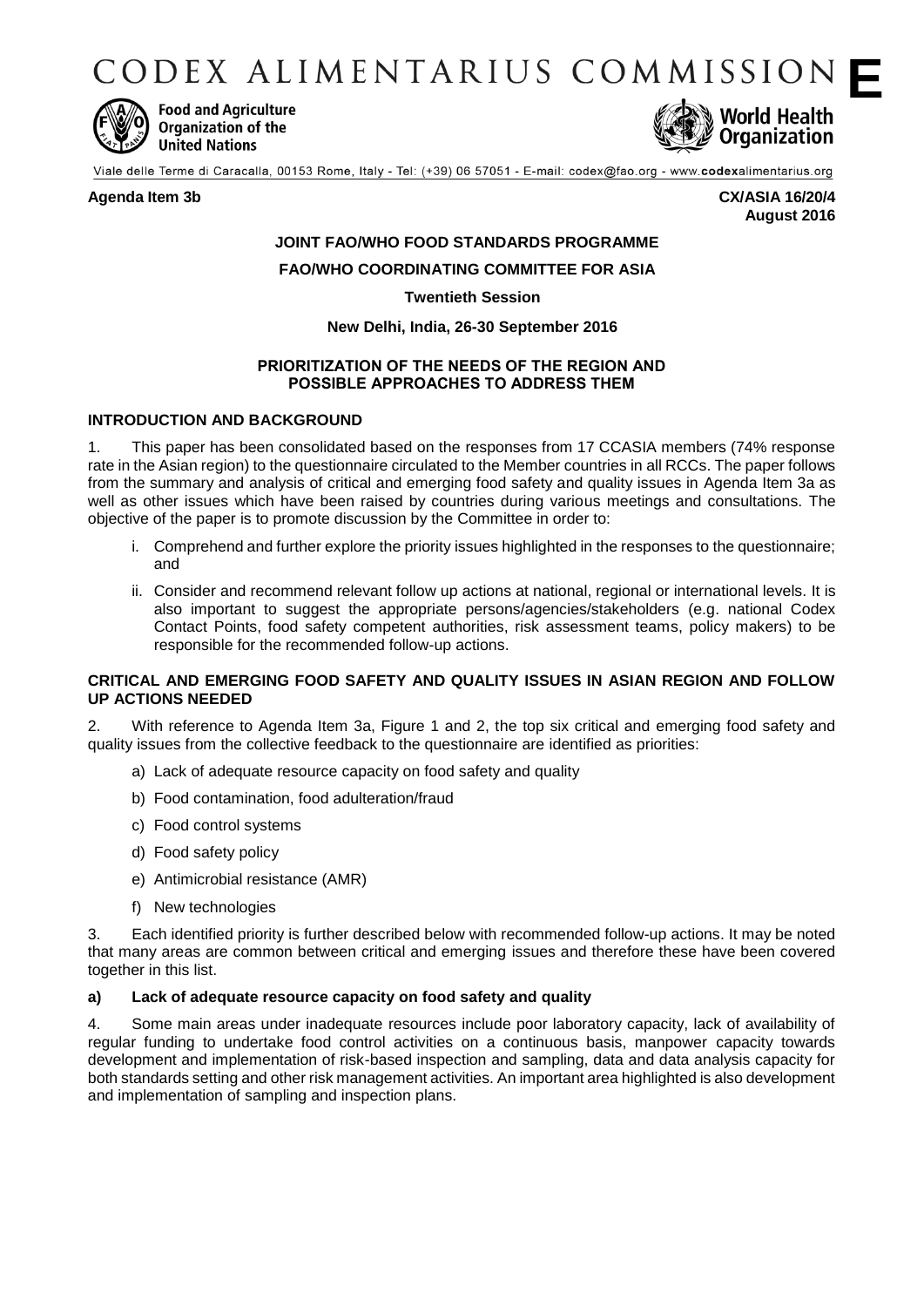### **b) Food contamination, food adulteration/fraud**

5. Food contamination in terms of pesticide residues, veterinary drug residues and heavy metals, etc has been a major cause of concern in most countries in the region. There have been some initiatives towards implementation of Good Agriculture Practices (GAPs)/ Good Veterinary Practices (GVPs)/ Good Animal Husbandry Practices (GAHP), etc but many of these are focused towards exports rather than domestic supplies. A major reason being that domestic consumers are not ready to bear the additional costs which such schemes would entail so producers are not ready to invest additional time, effort and money for the same. Further whether the certifications are genuine is also a consumer concern. There needs to be a stronger focus on implementation of preventive approaches such as good practices across the food chain for the domestic food supply.

6. At the same time, the capacity in managing food adulteration and food fraud is also significant, with the increasing possibility to face unethical food businesses adulterating food for the purpose of quick economic gains. There is a need to develop risk assessment tools, stronger enforcement and improved accountability of food businesses to check for the increasing range of identified and non-identified adulterants.

### **c) Food control systems**

7. A number of issues have been highlighted in relation to national food control systems, some of which include establishment of risk-based import control systems as well as capacity to inspect imported foods, coordinating food control efforts across different Ministries, agencies and national borders, development of risk-based standards and implementing the best risk-management option. FAO and WHO have developed relevance guidance documents to strengthen national food safety systems including the FAO guidance document on risk-based imported food control manual and the forthcoming FAO/WHO Food Control System Assessment Tool. A regional training on the subject will be useful.

## **d) Food safety policy**

8. Development of national food safety policies with involvement and understanding at the highest political levels is needed to understand the importance and need of food safety as well as allocation of necessary resources for strengthening national food control systems and implementing food safety. Development of tools and guidance for advocacy to the highest levels, strengthening inter-sectoral approaches, development of food safety indicators and methods for measurement and tracking these are important areas which need stronger focus.

### **e) Antimicrobial resistance (AMR)**

9. Public health concerns due to misuse and overuse of antibiotics which consequently lead to AMR has been identified as a major emerging issue. This has also led to the importance of the concept of the One Health approach which is a holistic approach to address complex threats to human, animal and plant health as well as to the ecosystem well-being. It is a unifying force to safeguard health of humans, plants and animals, to reduce pest and disease threats and to ensure a safe food supply through effective and responsible management of natural resources. The areas of focus in relation to food safety may be discussed so that food safety authorities can carefully consider their contribution to address this emerging health issue.

### **f) New technologies**

10. The increasing role of new and emerging technologies in food production, post-harvest treatment, processing, packaging and sanitary treatment, ICT, nanotechnology, gene technology, food printing, etc have been identified as significant in the context of food safety. Understanding the food safety implications of these as well as measuring and monitoring hazards associated with these could be an important aspect for consideration

### **CONCLUSION**

11. CCASIA, based on comments of Member countries, is encouraged to identify and propose suitable and feasible follow up actions and approaches to address the identified priority issues for the region. The discussion will become a standing item on the future agenda for CCASIA.

### **DISCUSSION ON CRITICAL AND EMERGING ISSUES**

12. Through the discussion, the Committee is encouraged to consider the issues which were highlighted most frequently, bearing in mind the relevance of these issues to the region to identify suitable and feasible follow-up actions. This should not limit, however, the Committee in picking up some less highly ranked issues that they may also with to discuss.